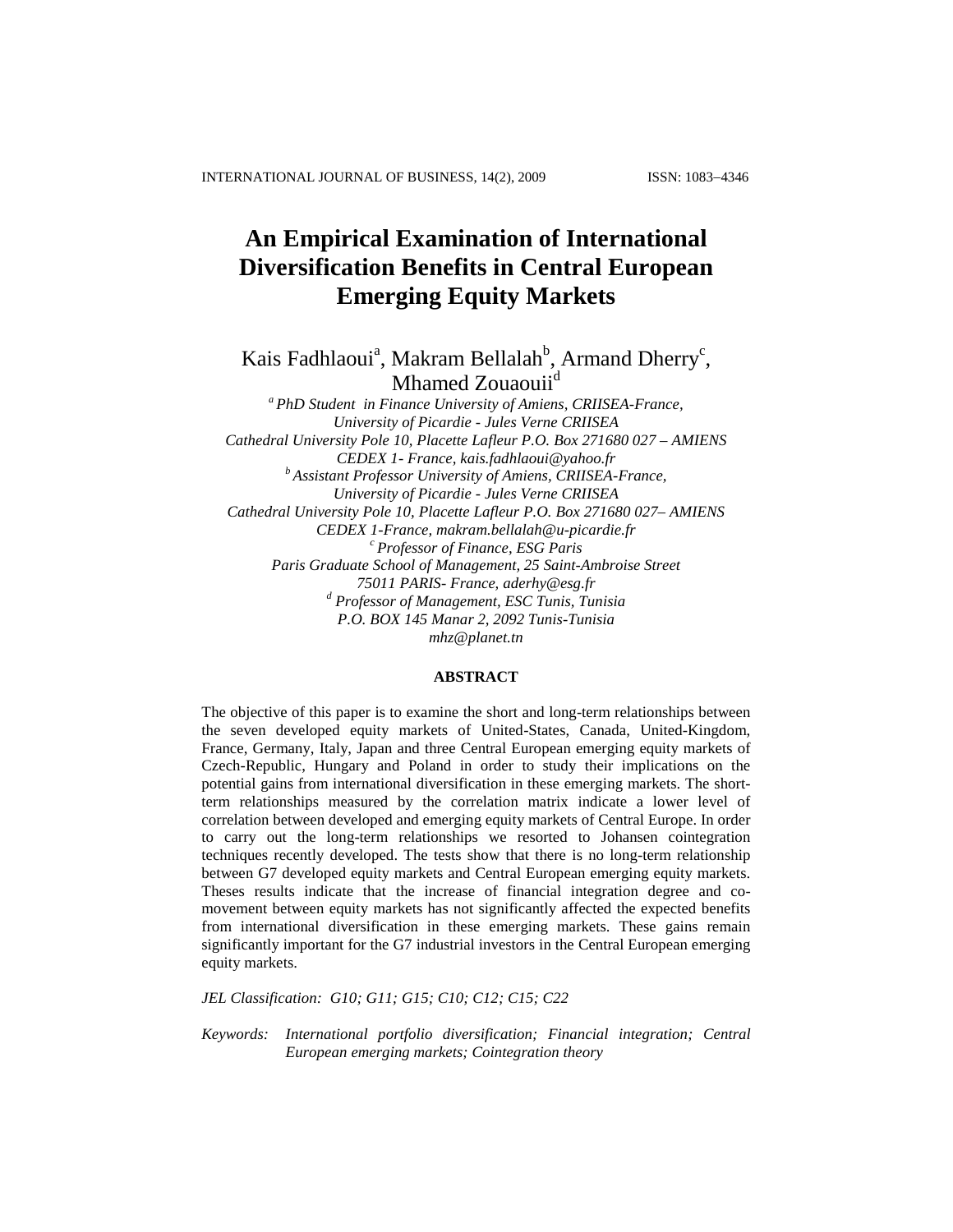## **I. INTRODUCTION**

International portfolio diversification was started in with the decision of Morgan Guaranty in 1974 to invest a part of its pension fund outside the United-States. At that time, the US market lived two successive decreases in 1973 and 1974, but outside the United-States, the returns had been very attractive. Accordingly, the investors have become increasingly more active in foreign capital markets. The investment in international financial market knows a spectacular increase. Recently, as a consequence of market liberalisation, financial markets tended to become more integrated. This integration process implies the increase of correlation between financial markets which can have negative effects on benefits from international diversification. This later depends on markets correlations. If the correlation coefficients between markets are higher, the gains from international diversification are low. On the other hand, if the market correlation is low the gain is very important.

The higher integration between developed markets led us to study the important potential of emerging markets for international portfolio diversification. However, the financial crises especially in Asia and Latin America emerging markets led investors to search for other emerging markets (Flight to quality phenomenon) like the Central Europe emerging markets. Those markets can provide more opportunities to increase benefits from international diversification. The endeavour to bring these economies into line with the western European economies gives them an important priority and led investors to study these investment opportunities.

This study examines the possible benefits from international diversification for the seven developed countries of United-States, Canada, United-Kingdom, France, Germany, Italy, and Japan in the three important emerging equity markets of Central Europe, those of the Czech Republic, Hungary and Poland.

The remainder of the paper is structured as follows; Section II discusses the relevant literature. Section III presents the methodology and the data. Section IV reports our empirical results and Section V contains our conclusions.

## **II. LITERATURE REVIEW**

Advantages of International portfolio diversification are inversely related to the correlations between equity markets returns. The international diversification gains decline as the correlations between securities returns become increasingly positive. However, the existence of low correlations between national markets can provide significant benefits from international diversification. Numerous researches have recognized low correlation between international capital markets and highlight the substantial international diversification gains. The early literature in this field, like for example, Grubel (1968), Levy and Sarnat (1970), and Lessard (1973) finds that low correlation between developed and emerging equity markets proves that the benefits from international diversification is considerable for investors of industrial countries in emerging markets.

Other recent studies document the importance of low correlation between developed and emerging markets for generating substantial benefits from international diversification (Eun and Resnick, 1984; Errunza and Padmanabhan, 1988; Meric and Meric, 1989; Bailey and Stulz, 1990; Divecha et al., 1992; and Phylaktis et Ravazzolo,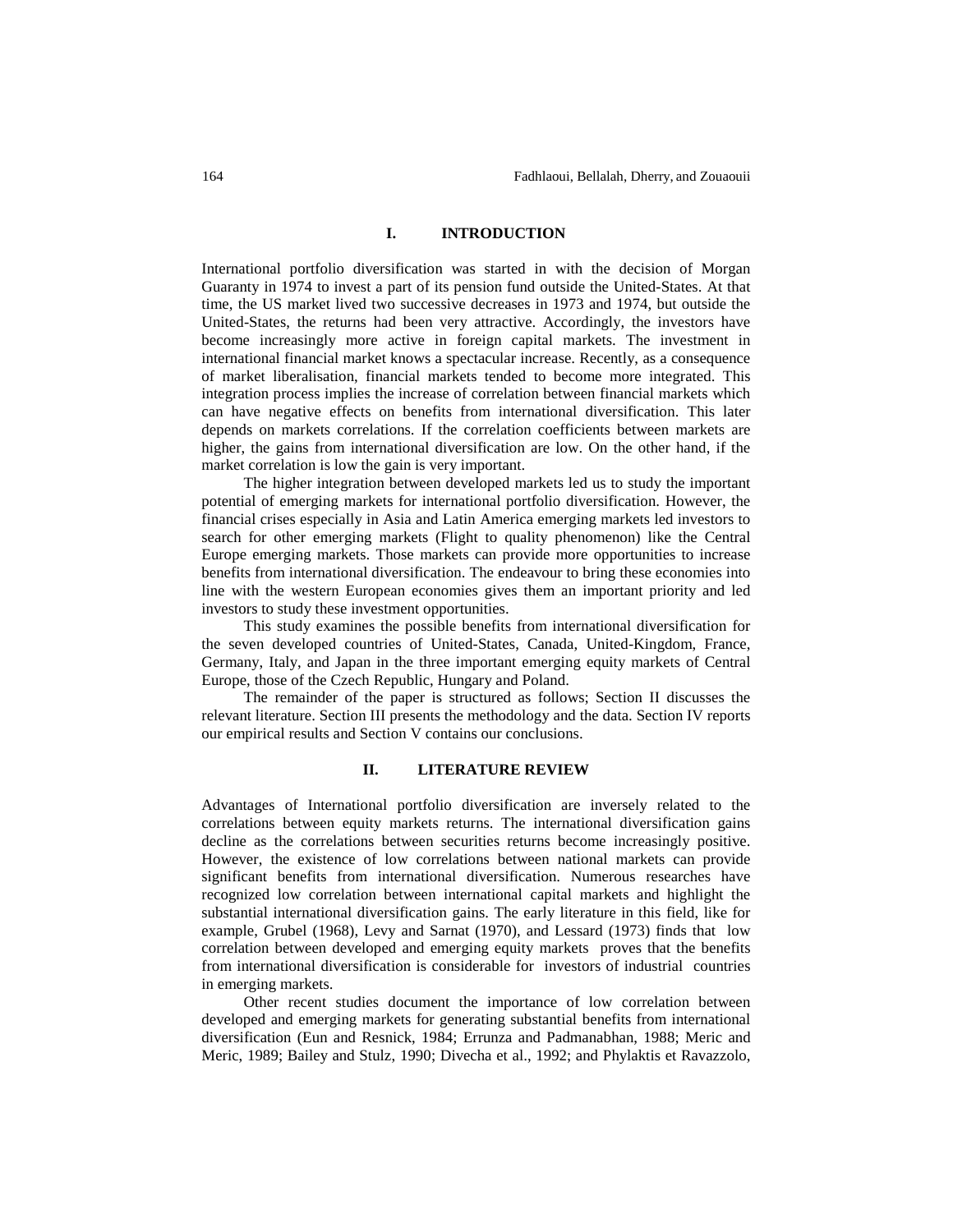2005). Many factors can explain the low correlations and consequently the importance of emerging markets in international portfolio diversification strategies: barriers to foreign investment flows on emerging markets in order to preserve the control of national companies; the asymmetric information on securities in emerging markets; strong controls of exchange and the lack in free trade of emerging markets with international markets.

Several authors have used the cointegration techniques to examine the existence of linkages and long term co-movements between developed and emerging markets. They examine their effects on the benefits of international diversification for investment in emerging markets. Kasa (1992) and Arshanapalli and Doukas (1993) prove an evidence of bi-variate cointegration relationship between American and European equity markets. The existence of such linkage affects negatively the benefits of international diversification for US investors in those European markets.

Harvey (1995b) finds that assets in emerging markets provides for American investors high expected returns and a low level of risk. He argues that the main interest of emerging markets for a portfolio manager rests in reducing the risk, but not in the enhancement of returns. This result gives an explanation to the low correlation between emerging markets, and with the global markets in comparison with the correlations between developed markets.

DeFusco et al. (1996) show the non-existence of short-term and long-term linkages between the American market and thirteen emerging equity markets in the Pacific Basin, Latin America and the Mediterranean regions. They confirm that these markets are not cointegrated between them. They conclude that this segmentation between US market and these emerging markets in these three regions indicates the possible existence of international diversification benefits in short and long term across theses markets.

Bekaert and Urias (1996) reject the assumption that equity indices in developed countries span the mean-variance frontier of all international equity indices. They prove the existence of gains from international diversification in emerging equity markets. De Santis and Gerard (1997) assess, by using the international capital asset pricing model (ICAPM), that the expected gain from international diversification is on average 2.11 percent yearly for an American investor.

Li et al. (2003) used Bayesian inference approach to examine the impact of short-sale constraints on the existence and the magnitude of the gains from international diversification for American investors in eight emerging equity markets of four Latin American markets (Argentina, Brazil, Chile, and Mexico) and four South-East markets (Hong Kong, South Korea, Singapore, and Thailand). They show that the benefits of international diversification remain substantial for American investors after imposing short-sale constraints on emerging equity markets but not after imposing short-sale constraints on G7 developed equity markets. The authors conclude that the integration of world equity markets reduces, but does not eliminate, the benefits of international diversification in emerging equity markets subject to short-sale constraints. These results reinforce the "home bias puzzle" with respect to investments in emerging markets.

Gilmore and McManus (2005) examine the diversification benefits for American investors in the emerging equity markets of Central Europe (Czech Republic, Hungary and Poland). They conclude that American investors can get a higher level of returns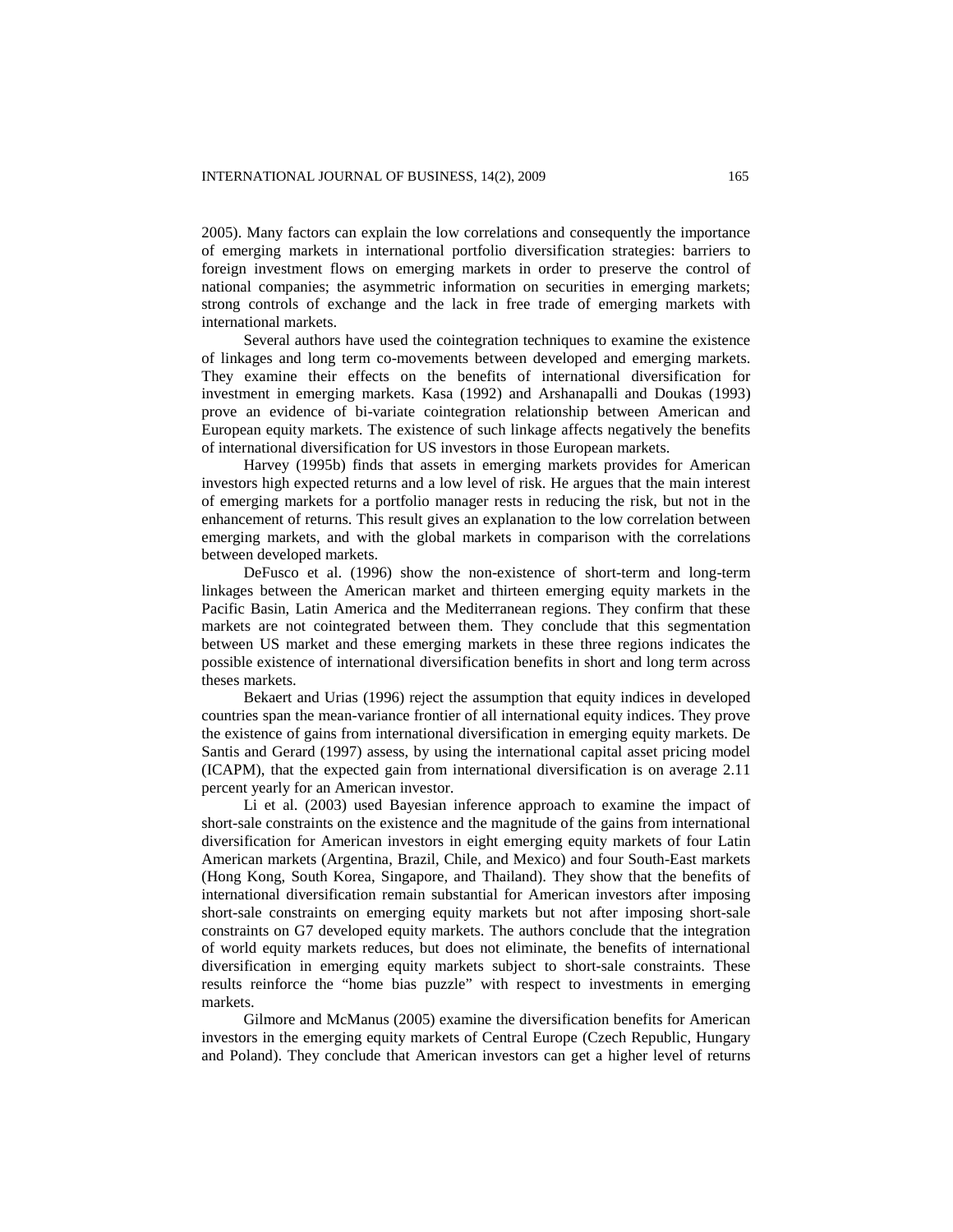from diversifying their portfolio in Central European equity markets since there are not short-term and long-term linkages between theses markets and US market.

Lagoarde and Lucey (2006) investigate the presence of international portfolio diversification benefits in the most important equity markets of the Middle East and North Africa (MENA) region. Their results show the presence of higher potential of international diversification benefits in this region, whether transaction are denominated in local currencies or in U.S dollars. Furthermore, the portfolio with minimum variance appears as the most promising optimization technique. In addition, portfolios based on local currencies seem to exhibit a higher degree of diversification, while the measure of risk seems to affect profitability less than the optimization model employed. Overall, they show that these under-estimated and under-investigated markets of MENA region should attract more portfolio flows in the future.

Despite the existence of numerous studies about capital market integration between developed and emerging equity markets and their effects on the gains from international diversification, a little attention is given to the investment possibility in Central European equity markets. These markets were isolated under the communist regime for a long period from external influences until the 1990s, date of their reemergence on international financial arena. The increasing economic growth of these equity markets and their attempt to open their financial markets to foreign investment led us to spare them a particular attention. This research explores the issue of investment opportunities and the possible benefits from international diversification for seven industrial countries in the three main major Central European equity markets of Czech-Republic, Hungary and Poland; we use the recent development of cointegration theory.

### **III. METHODOLOGY AND DATA**

#### **A. Methodology**

We use the cointegration approach in order to study first the interdependence relationship between developed markets, and Central European emerging equity markets, and then, to examine the issue of likely benefits of international diversification in this region. The latter allows us to detect a long run co-movement between index series. This co-movement implies the integration between national markets which affect negatively the diversification benefits. The cointegration test examines the stationary of equity index series. In this way, all series must be non-stationary and integrated of the same order: it is a necessary condition for doing a cointegration analysis. Therefore, we use the Augmented Dickey Fuller (ADF) and Phillips-Perron (PP) test.

Appropriate lag lengths of vector autoregression used to determine the maximal order of integration were selected according to the Akaike Information Criterion (AIC) and Schwarz Criterion (SC). In order to determine whether the time series are cointegrated we resort to the Johansen test (1988). The latter allows us to know the number of cointegrated vector of the index series. The existence of long run relationship between series leads to the study of short run relationship by the VECM model. Finally, the Granger causality test (1969) is used to identify the causality sense between index series.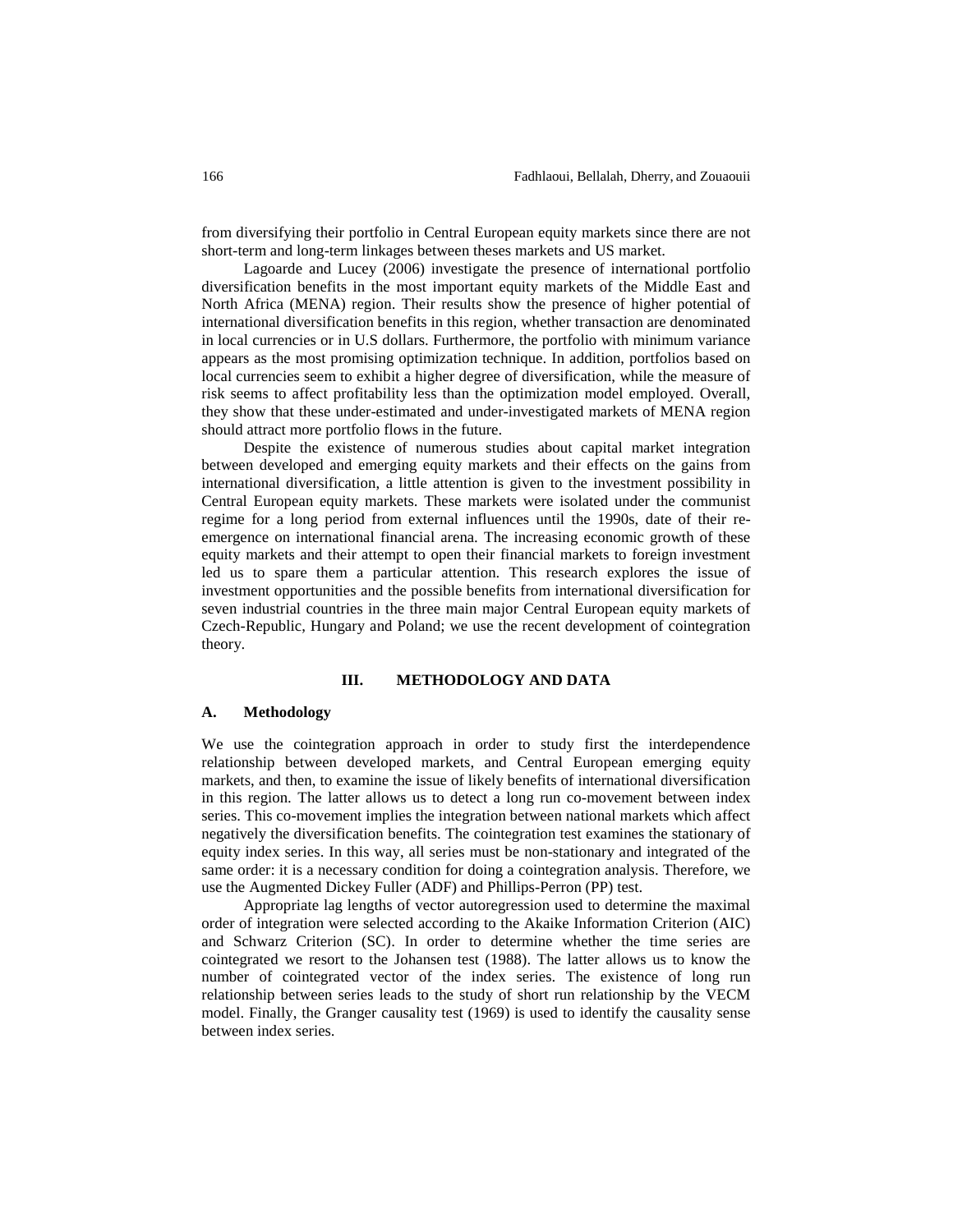# **B. Data**

The data used in this study consist of daily price indices time series for three Central European emerging stock markets (Czech-Republic, Hungary and Poland), and seven developed stock markets (United-States, Canada, United-Kingdom, France, Germany, Italy, and Japan). The time period covers October 1, 2000, until September 30, 2006, which gives a total of 1565 observations for each market. Indices were obtained from the Morgan Stanley Capital International Data Base  $(MSCIDB<sup>1</sup>)$  and all the index series are in US dollars terms. We use stock prices in US dollars in order to eliminate the problem of exchange rate variations (especially between developed and emerging markets).

## **IV. EMPIRICAL RESULTS**

#### **A. Descriptive statistics**

Table 1 provides the descriptive statistics for daily stock returns of markets examined in this study: United-States, Canada, United-Kingdom, France, Germany, Italy, Japan, Czech-Republic, Hungary, and Poland. The Czech Republic stock index shows the higher average returns  $(0, 001472)$  than all other markets (the US market shows the low average returns (-0, 000173)). The maximum return varys between (0, 038562) in Canada stock market and (0, 08372) in the Hungarian market. The minimum return fluctuate between (-0, 08963) in the Canadian market to (-0, 05017) in the US. The German stock index shows the higher level of risk measured by the standard deviation (0, 016138), followed by Poland stock index for the emerging markets (0, 015985). The markets of Canada, United-Kingdom and United-States show the low level of risk (respectively: (0, 012472), (0, 012528) and (0, 012807)). The Kurtosis and Skewness statistics indicate that index returns series are leptokurtic and have an asymmetric distribution that rejects significantly the null hypothesis of normality for all the index returns series.

## **B. Correlation Coefficients between Equity Return Series**

Table 2 reports the correlation coefficients between equity return series of developed and emerging equity markets for daily frequencies. The results show positive and higher correlation coefficients between developed markets. The higher correlation is noted between France and United-Kingdom markets (89, 84%) followed by the pair of Germany-France (88, 221%). The low correlation level is between Japan and Germany (12, 021%). We find low correlation coefficients between emerging and developed equity markets. They vary from (10, 126%) between US and Czech Republic market to (38, 681%) between Hungary and Czech Republic market.

The correlation coefficients indicate that developed markets are more integrated between them, but they are segmented with the emerging equity markets of Central Europe in the short-term. This result shows that there are still some diversification benefits from investment in emerging equity markets of Central Europe in the short run. We investigate further through cointegration techniques whether theses short-term dependences are appropriate indicators for international diversification benefits in the long-term investment in Central European emerging equity markets.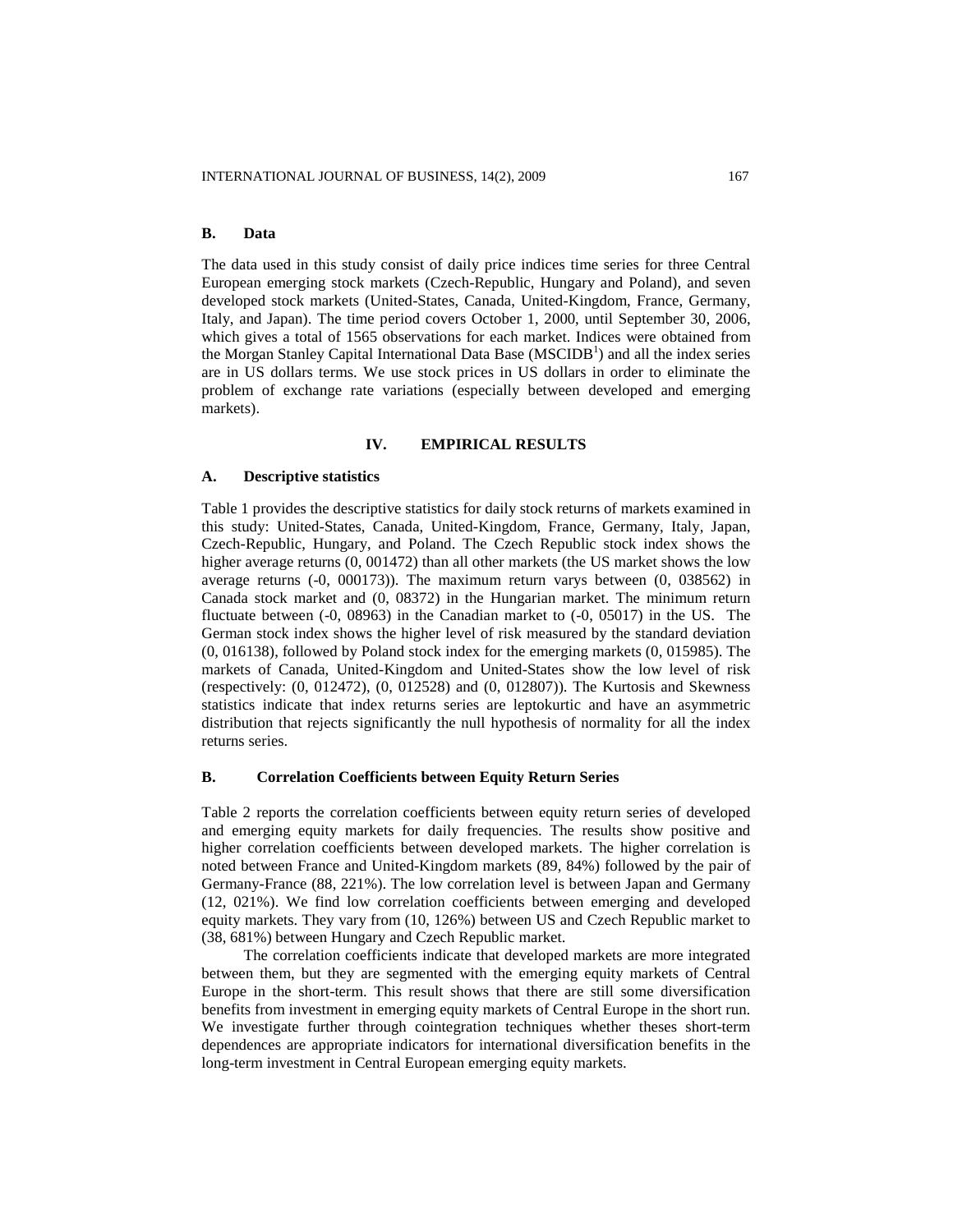| $-0,0000473$<br>0,000374<br>0,06986 |
|-------------------------------------|
|                                     |
|                                     |
|                                     |
| $-0.07567$                          |
| 0,016138                            |
| $-0,14621$                          |
| 5,10326                             |
| 276,8372                            |
|                                     |
| 1565                                |
|                                     |
| Poland                              |
| 0,000631                            |
| 0,000683                            |
| 0,05862                             |
| $-0,05283$                          |
| 0,015985                            |
| 0,078329                            |
| 4,43082                             |
| 26,84372                            |
| $\mathbf{\Omega}$                   |
| 1565                                |
|                                     |

**Table 1** Summary statistics of daily equity return<sup>2</sup> series

The Jarque-Bera test<sup>3</sup> for normality rejects the null hypothesis that all the stock index and return series follow a normal distribution.

| Table 2                                                     |
|-------------------------------------------------------------|
| Correlation coefficients between daily equity return series |

|                |    |                        |            |       |                |       |             | Czech                         |       |       |
|----------------|----|------------------------|------------|-------|----------------|-------|-------------|-------------------------------|-------|-------|
|                | US | Canada UK              |            |       | France Germany | Italy |             | Japan Republic Hungary Poland |       |       |
| <b>US</b>      |    | 100% 74,4% 65,1% 54,0% |            |       | 68,2%          |       | 39,4% 13,6% | 10,1%                         | 13.7% | 15.1% |
| Canada         |    |                        | 100% 47.4% | 49.3% | 62,3%          |       | 33,8% 16,8% | 19,3%                         | 21,2% | 20,1% |
| UK.            |    |                        | 100%       | 89.9% | 78,6%          |       | 69,3% 20,2% | 21,4%                         | 12,2% | 22,1% |
| France         |    |                        |            | 100%  | 88.2%          |       | 81.1% 19.0% | 23.6%                         | 27.0% | 14.5% |
| Germany        |    |                        |            |       | 100%           |       | 76,7% 12,0% | 18,2%                         | 23,5% | 21,2% |
| Italy          |    |                        |            |       |                | 100\% | 15,6%       | 22.4%                         | 24.4% | 35,5% |
| Japan          |    |                        |            |       |                |       | 100%        | 17,5%                         | 18,5% | 14,4% |
| Czech Republic |    |                        |            |       |                |       |             | 100%                          | 38,7% | 36,6% |
| Hungary        |    |                        |            |       |                |       |             |                               | 100%  | 37,8% |
| Poland         |    |                        |            |       |                |       |             |                               |       | 100%  |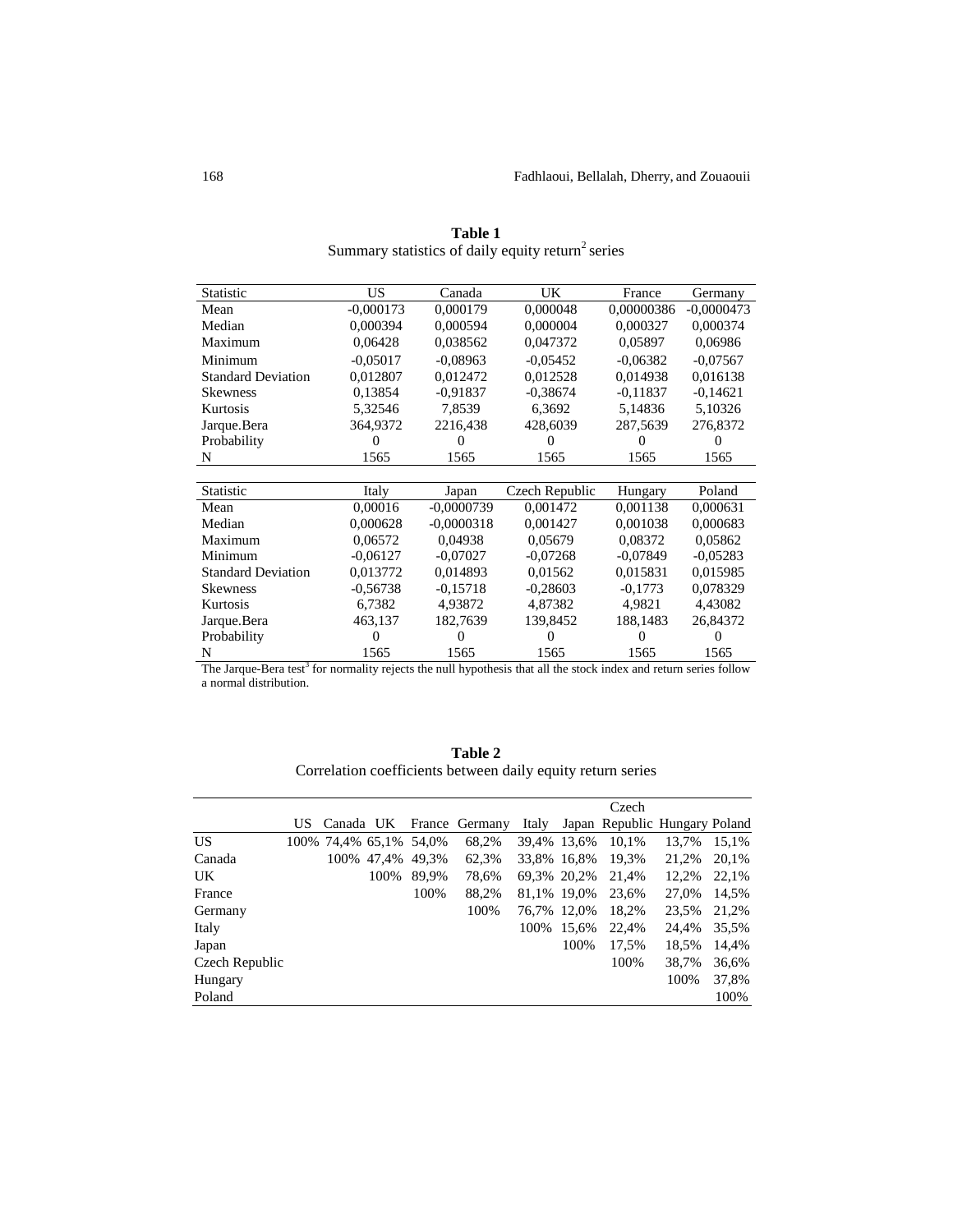#### **C. Unit Roots Tests for Stock Prices**

Unit root tests developed by Phillips  $(1987<sup>4</sup>)$ , Perron  $(1988<sup>5</sup>)$  and augmented by Dickey–Fuller (1981) (Extension of Dickey and Fuller, 1979<sup>6</sup>) are used for examining the time series stationary. The presence of unit root in time series of stock prices indicates that series are non-stationary

## **1. Augmented Dickey–Fuller (ADF) Tests**

Under alternative hypothesis $|\phi_1|$   $\leq$  1, augmented Dickey–Fuller (ADF) tests are based on estimation by ordinary least-squares OLS regression of the three following models.

| -Model 1 Standard <sup>7</sup> :                 | $\Delta Y_t = \rho Y_{t-1} - \sum_{i=2}^p \phi_i \Delta Y_{t-j+1} + \varepsilon_t$            |
|--------------------------------------------------|-----------------------------------------------------------------------------------------------|
| -Model 2 with intercept <sup>8</sup> :           | $\Delta Y_t = \rho Y_{t-1} - \sum_{i=2}^p \phi_j \Delta Y_{t-j+1} + c + \varepsilon_t$        |
| -Model 3 with intercept and trend <sup>9</sup> : | $\Delta Y_t = \rho Y_{t-1} - \sum_{i=2}^{p} \phi_j \Delta Y_{t-j+1} + c + bt + \varepsilon_t$ |
| Avec: $\epsilon_t \rightarrow \text{iid}$        |                                                                                               |

# **2. The Phillips–Perron (PP) Test**

The Augmented Dickey Fuller (ADF) test assumes that errors are statistically independent and have a constant variance. To overcome this limitation, Phillips and Perron (1988) developed an alternative test which represents a generalization of the Dickey-Fuller test. The advantage of Phillips-Perron test consists of allowing the error disturbances to be weakly dependent and heterogeneously distributed. The Phillips-Perron (1988) model is as follows:

$$
Y_t=\alpha_0+\alpha_1Y_{t-1}+\alpha_2(t-\tfrac{T}{2})+\mu_t
$$

Where T is the observations number and the disturbance term  $\mu_t$  is such that  $E(\mu_t) = 0$ . The ordinary least squares method is used to estimate the equation. The t-statistic of the  $\alpha_1$  coefficient is corrected for serial correlation in  $\mu_t$  using the Newey-West<sup>10</sup> procedure for adjusting the standard errors. The results for the ADF and PP unit root tests applied to the levels and first differences of each series of daily price indices (available on request).

For the series in level, the null hypothesis of a unit root cannot be rejected at the tree confidence level. On the other hand, the series in first difference reject the null hypothesis of unit root. This result indicates that all the series of daily price indices is stationary in first difference and consequently they follow I(1) processes (integrated of order one,  $I(1)$ ).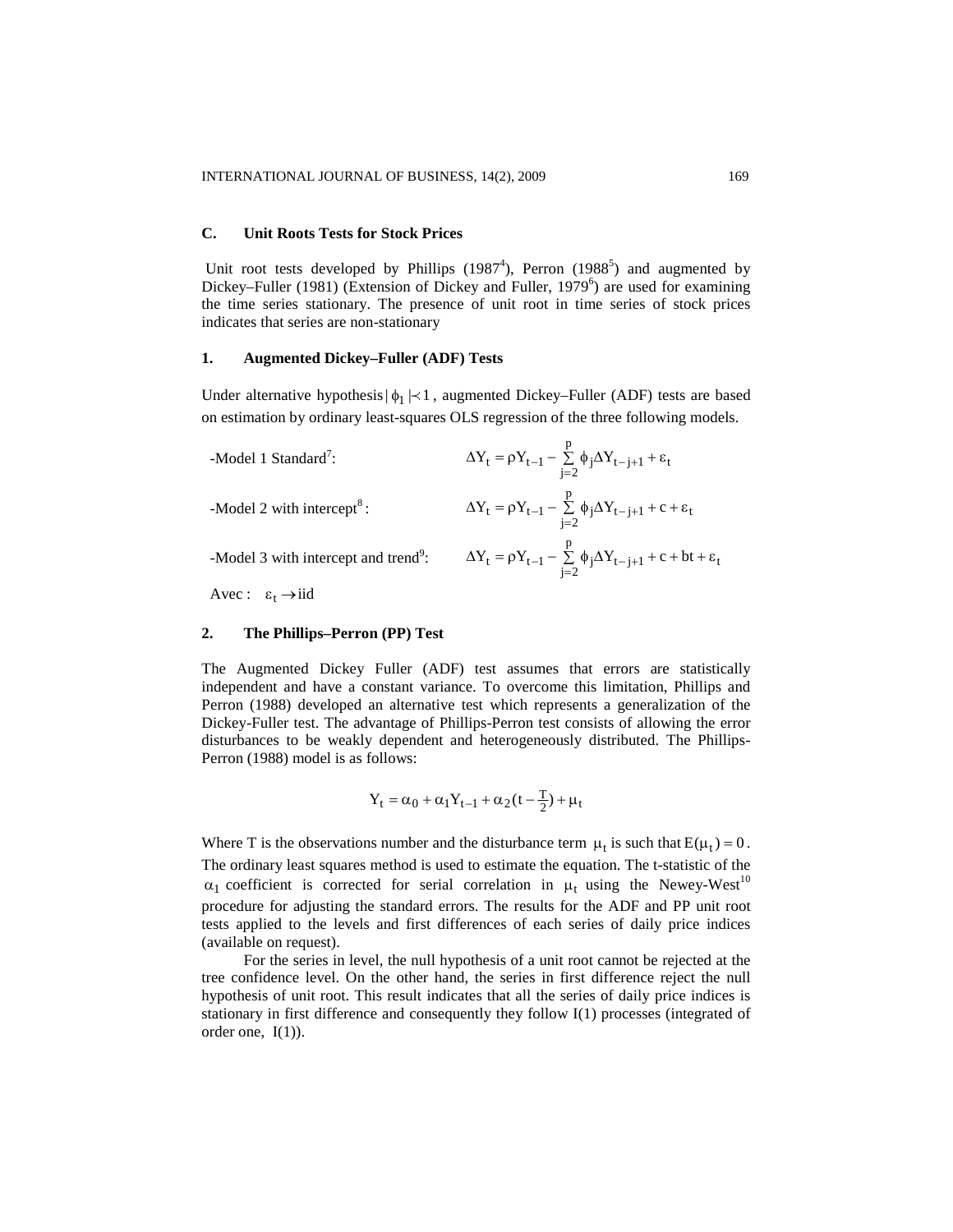### **D. Johansen Cointegration Test**

The Johansen 1988 method relies on the relationship between the rank of a matrix and its characteristic roots (or eigenvalues). Let  $X_t$  be a vector of n time series variables, each of which is integrated of order  $(1)$  and assume that  $X_t$  can be modelled by a vector autoregression (VAR):

$$
X_{t} = A_{1}X_{t-1} + \dots + A_{p}X_{t-p} + \varepsilon_{t}
$$
 (1)

Rewrite the VAR as:

$$
\Delta X_t = \Pi X_{t-1} \sum \Gamma \Delta X_{t-1} + \varepsilon_t \tag{2}
$$

where  $\Pi = \sum A_i - I$ ,  $\Gamma_i = -\sum A_i$ .

If the coefficient matrix  $\Pi$  has reduced rank  $r \prec k$ , there exist k x r matrices  $\alpha$ and  $\beta$  each with rank r such that  $\Pi = \alpha \beta'$  and  $\beta' X_t$  is stationary. The number of cointegrating relations is given r, and each column of  $\beta$  is a cointegrating vector. At this level three cases are possible:

 $\bullet$  First, if  $\Pi$  is of full rank, all elements of X are stationary and none of the series has a unit root.

Second, if the rank of  $\Pi = 0$ , there are no combinations which are stationary and there are no cointegrating vectors.

Third, if the rank of  $\Pi$  is r such that  $0 \lt r \lt k$ , then the X variables are cointegrated and there exist r cointegrating vectors. Eq. (1) can be modified to allow for an intercept and a linear trend.

The number of distinct cointegrating vectors can be obtained by determining the significance of the characteristic roots of  $\Pi$ . To identify the number of characteristic roots that are not different from unity, we use two statistics: the trace test and the maximum eigenvalue test given by:

$$
\lambda_{\text{trace}}(\mathbf{r}) = -\mathbf{T} \sum \ln(1 - \lambda_i) \tag{3}
$$

$$
\lambda_{\text{max}}(r, r+1) = -T \ln(1 - \lambda_{r+1}) \tag{4}
$$

where  $\lambda_i$  equals the estimated values of the characteristic roots (eigenvalues) obtained from the estimated  $\Pi$  matrix, r is the number of cointegrating vectors, and  $T$  is the number of usable observations.

The trace test evaluates the null hypothesis that the number of distinct cointegrating vectors is less than or equal to r against a general alternative. The maximum eigenvalue test examines the number of cointegrating vectors. If the variables in  $X_t$  are not cointegrated, the rank of  $\Pi$  is equal to zero and all the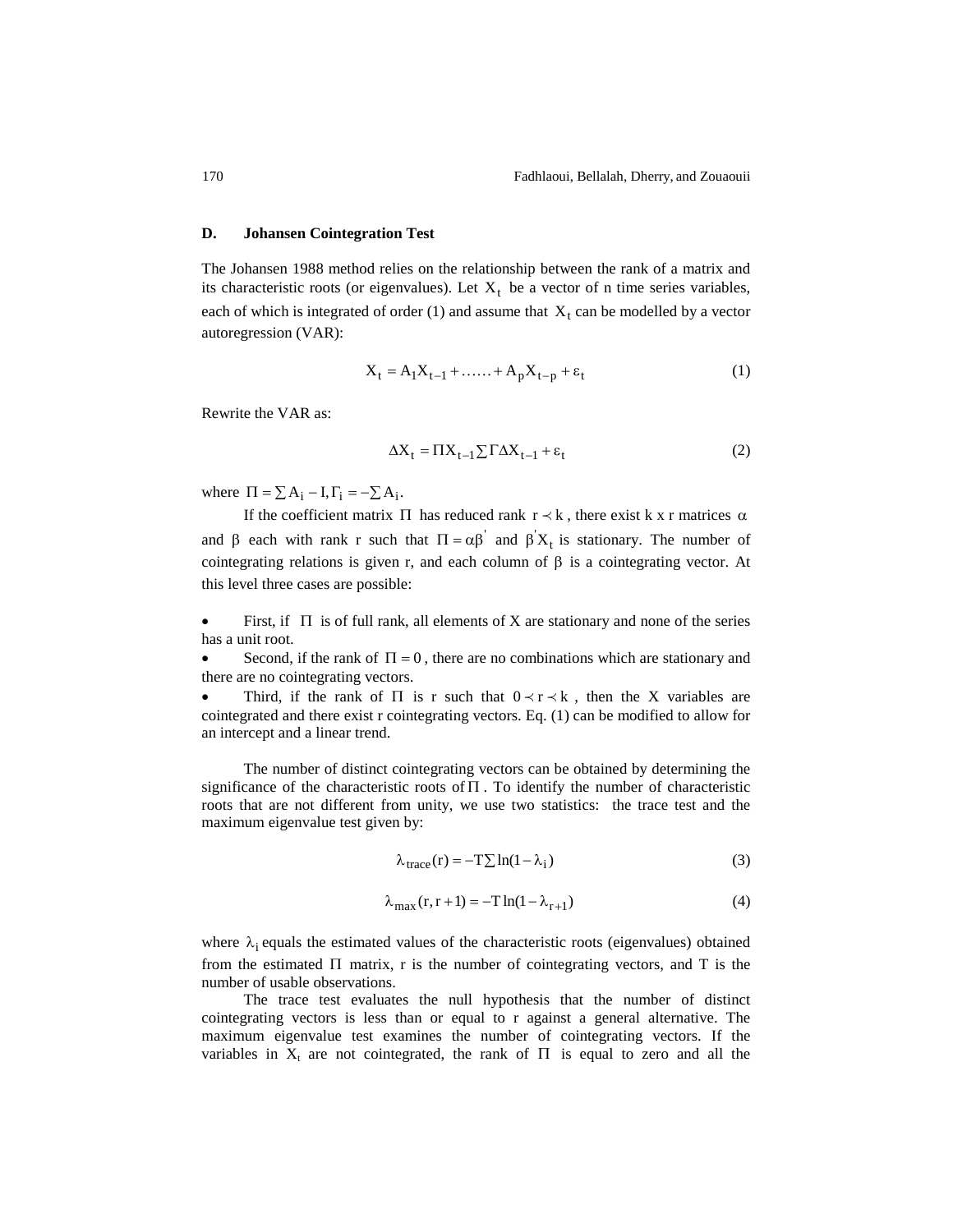characteristic roots are equal to zero. Given that  $ln(1)=0$ , each of the expressions  $ln(1 - \lambda_i)$  will equal zero in that case. Critical values for the test are provided by Johansen and Juselius  $(1990)^{11}$  and by Osterwald-Lenum  $(1992)^{12}$ .

We use the Johansen (1988) cointegration test to investigate the existence of long-run relationship between developed equity markets and Central European emerging equity markets. The lag structures of vector autoregression model were chosen according to the Akaike Information Criterion (AIC) and Schwarz Criterion (SC). A multilateral Johansen test was applied to the Central European equity markets as a group. Our results (available on request) table 4 indicate no evidence for a multilateral cointegration relationship between these markets. This reveals the absence of long-run stable equilibrium relationship between these markets. We can explain this absence of cointegration vector between Central European equity markets by their segmentation on the long-run. Hence these markets don't have a higher risk between them. Also, there are substantial benefits from international portfolio diversification in the equity markets of Central Europe.

The Johansen bivariate cointegration tests between emerging markets (of central Europe) and the G7 developed markets (available on request), show the absence of bilateral cointegration relationship between the groups of those markets. This result implies the segmentation of this emerging European market with developed markets. These conclusions confirm the results in Gilmore and McManus (2002) (for the Emerging markets of central Europe). They report the segmentation of this group of markets especially with the US market. Hence, US investors with longer-term investment horizons can benefit from diversifying into the Central European equity markets.

These results can be explained first by the recent emergence of these markets (on international financial arena) after their liberation from the communist regime in the 1990. Second, they can be explained by the weak of economic and financial relationship between the economy of this country as a group and with the economy of developed country.

Other factors can explain the segmentation between developed and the emerging markets of central Europe. First, emerging markets of central Europe opened their economy under some conditions, which are very different from those of the United States and Western Europe. This period has been characterised by the transition from planned economies to market economies and by extensive waves of privatization of state-owned companies. Each central European country has tried to liberalize their economy and opened their frontier to international capital flows to attract global investors but they are not yet fully integrated into the international economy. So, it is not surprising that their equity markets would not provide evidence of long-term comovements with the G7 developed market.

### **V. CONCLUSION**

This paper examines the relationship between the G7 developed capital markets and the emerging markets of Central Europe. Bivariate and multivariate cointegration techniques (Johansen cointegration test (1988)) are used in our analysis. Central European markets started a process of liberalisation of their economies in the beginning of the 1990, to start their integration of European Union. This liberalisation process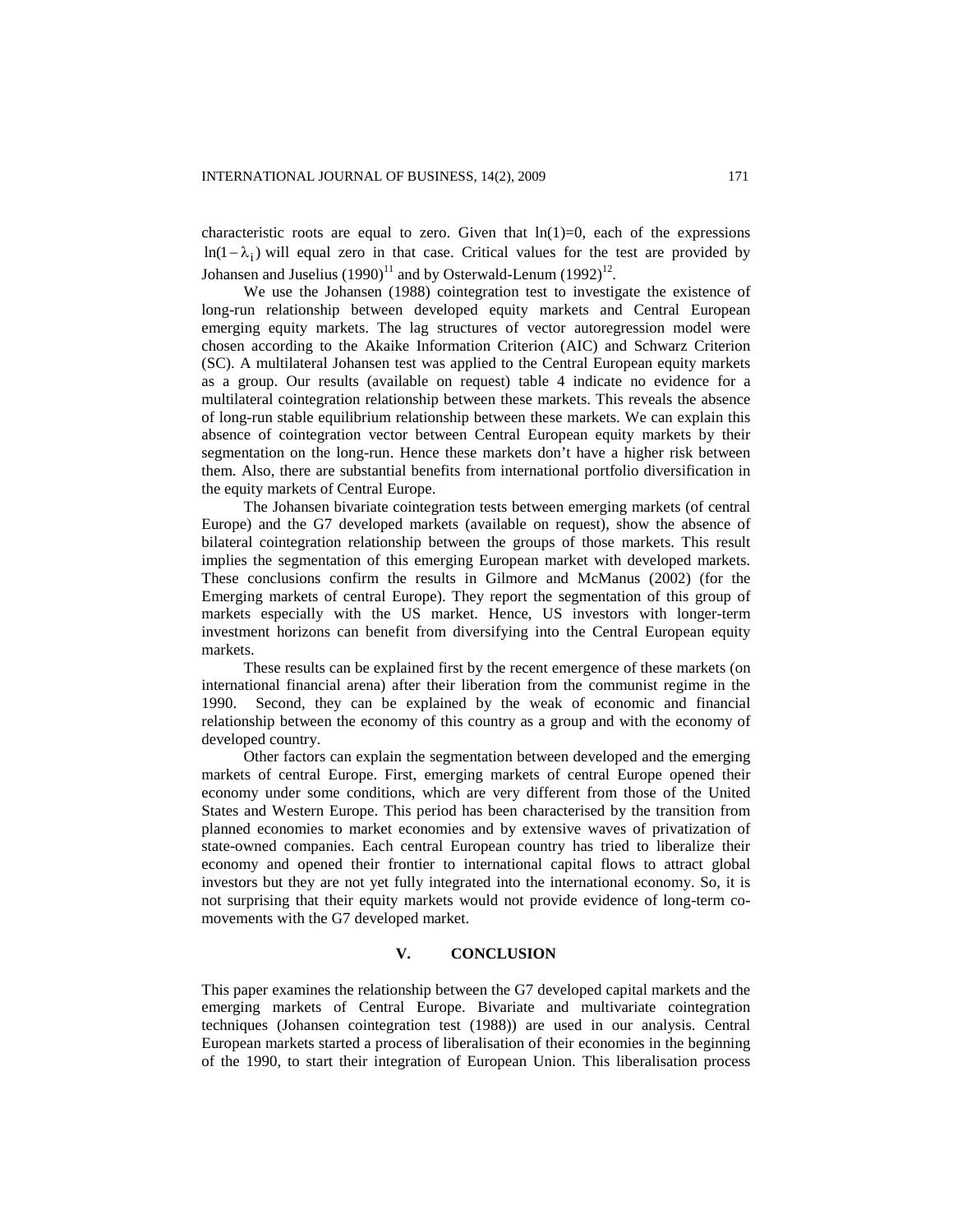allows these countries to attract foreign investors and to increase the international capital flows to these markets. The results of cointegration tests showed that the emerging markets of central Europe are segmented as a group and are segmented with the G7 developed markets. The results of our tests reveal that emerging markets can provide substantial gains from international diversification especially for the investors of industrialised countries. We are extending these tests to other countries.

## **ENDNOTES**

- 1. Morgan Stanley Capital International([www.msci.com](http://www.msci.com/)).
- 2. Index returns are estimated as the log-relative of daily prices for October 1, 2000, through September 30, 2006 using the MSCI indices for all markets in the sample:  $Return_t = Ln(I_t/I_{t-1}).$
- 3. The Jarque-Bera statistic tests the null hypothesis of a normal distribution and is distributed as a  $\chi^2$  with 2 d.f.. Jarque. C. M et Bera. A. K, 1984, "Efficient Tests for Normality Homoscedasticity and Independence of Regression Residuals", *Economic Letter*, 6, 255-259.
- 4. Phillips, P. C. B., 1987, "Time Series Regression with a Unit Root", *Econometrica*, 55, 277-301.
- 5. Perron, P., 1988, "Trends and Random Walks in Macroeconomic Time Series: Further Evidence from a New Approach", *Journal of Economic Dynamics and Control*, 12, 297- 332.
- 6. Dickey, D. and W. Fuller, 1979, "Distribution of the Estimators for Autoregressive Time Series with a Unit Root", *Journal of the American Statistical Association*, 74, 427-431.
- 7.  $\gamma_t$  is a pure random walk if  $\rho = 0$ .
- 8.  $\gamma_t$  is a random walk with a drift if  $\rho = 0$ .
- 9.  $\gamma_t$  is a random walk with a drift and linear time trend if  $\rho = 0$ .
- 10. Newey, W. and K. West, 1987, "Hypothesis Testing with Efficient Method of Moments Estimation", *International Economic Review*, 28, 777-787
- 11. Johansen, S. and K. Juselius, 1990, "Maximum Likelihood Estimation and Inferences on Cointegration with Applications to the Demand for Money". *Oxford Bulletin of Economics and Statistics*, 52, 169-210.
- 12. Osterwald-Lenum, M., 1992, "A Note with Quantiles of the Asymptotic Distribution of the Maximum Likelihood Conintegration Rank Test Statistics", *Oxford Bulletin of Economics and Statistics*, 54, 461-472.

#### **REFERENCES**

- Arshanapalli, B., and J. Doukas, 1993, "International Stock Market Linkages: Evidence from the Pre- and Post-October 1987 Period", *Journal of Banking and Finance*, 17, 193-208.
- Bailey, W., and R.M. Stulz, 1990, "Benefits of International Diversification: the Case of Pacific Basin Stock Markets", *Journal of Portfolio Management*, 16, 57-61.
- Bekaert, G., and M.S. Urias, 1996, "Diversification, Integration, and Emerging Market Closed-end Funds", *Journal of Finance*, 51, 835-870.